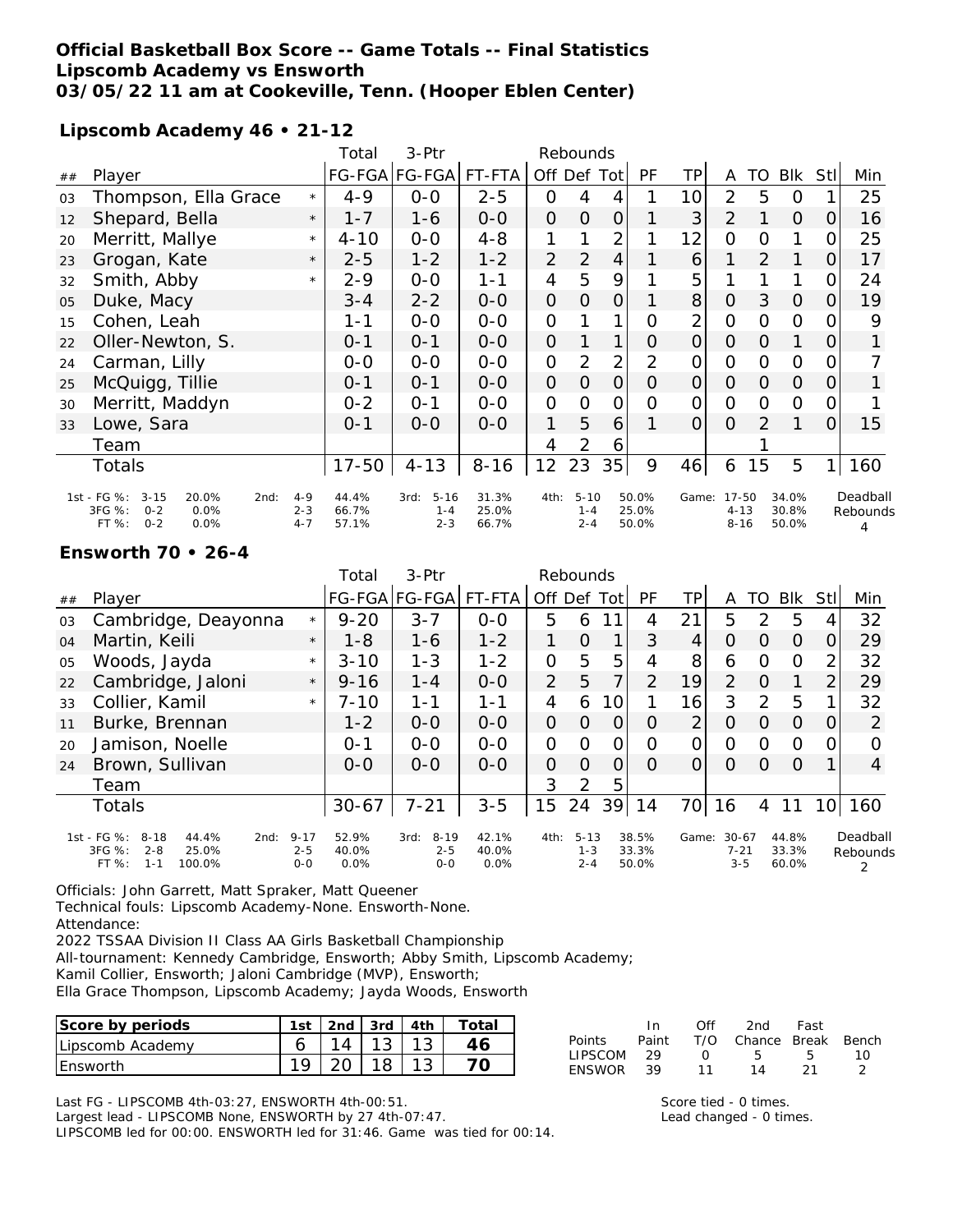# **Lipscomb Academy vs Ensworth 03/05/22 11 am at Cookeville, Tenn. (Hooper Eblen Center) 1st PERIOD Play-by-Play (Page 1)**

| HOME TEAM: Ensworth                     | Time  | Score    |                | Margin VISITORS: Lipscomb Academy       |
|-----------------------------------------|-------|----------|----------------|-----------------------------------------|
| GOOD! 3 PTR by Collier, Kamil           | 07:46 | $3 - 0$  | H 3            |                                         |
| ASSIST by Woods, Jayda                  | 07:46 |          |                |                                         |
|                                         | 07:29 |          |                | MISSED JUMPER by Grogan, Kate           |
|                                         | 07:29 |          |                | REBOUND (OFF) by Lowe, Sara             |
| REBOUND (DEF) by (TEAM)                 | 07:23 |          |                | MISSED 3 PTR by Oller-Newton, S.        |
| REBOUND (DEF) by Cambridge, Deayonna    | 06:56 |          |                | MISSED LAYUP by Merritt, Mallye         |
| MISSED 3 PTR by Martin, Keili           | 06:46 |          |                |                                         |
| REBOUND (OFF) by Cambridge, Deayonna    | 06:46 |          |                |                                         |
| MISSED 3 PTR by Cambridge, Jaloni       | 06:36 |          |                |                                         |
| REBOUND (OFF) by Cambridge, Deayonna    |       |          |                |                                         |
|                                         | 06:36 |          |                |                                         |
| MISSED LAYUP by Woods, Jayda            | 06:29 |          |                | <b>BLOCK by Merritt, Mallye</b>         |
|                                         | 06:23 |          |                | REBOUND (DEF) by Grogan, Kate           |
|                                         | 06:19 | $3 - 2$  | H <sub>1</sub> | GOOD! LAYUP by Merritt, Mallye [FB/PNT] |
|                                         | 06:19 |          |                | ASSIST by Shepard, Bella                |
| MISSED 3 PTR by Cambridge, Deayonna     | 05:57 |          |                | REBOUND (DEF) by Smith, Abby            |
| REBOUND (DEF) by Cambridge, Jaloni      | 05:38 |          |                | MISSED LAYUP by Smith, Abby             |
| GOOD! JUMPER by Woods, Jayda            | 05:25 | $5 - 2$  | $H_3$          |                                         |
|                                         | 05:10 |          |                | TURNOVR by Thompson, Ella Grace         |
| STEAL by Cambridge, Deayonna            | 05:09 |          |                |                                         |
| GOOD! LAYUP by Cambridge, Jaloni [FB/PN | 05:07 | $7 - 2$  | H 5            |                                         |
| ASSIST by Cambridge, Deayonna           | 05:07 |          |                |                                         |
| REBOUND (DEF) by Woods, Jayda           | 04:54 |          |                | MISSED 3 PTR by Shepard, Bella          |
| TURNOVR by Cambridge, Deayonna          | 04:48 |          |                |                                         |
| BLOCK by Cambridge, Deayonna            | 04:46 |          |                | MISSED LAYUP by Smith, Abby             |
|                                         | 04:44 |          |                | REBOUND (OFF) by (TEAM)                 |
| STEAL by Cambridge, Deayonna            | 04:29 |          |                | TURNOVR by Thompson, Ella Grace         |
| GOOD! LAYUP by Cambridge, Deayonna [FB  | 04:29 | $9 - 2$  | H 7            |                                         |
|                                         | 04:03 |          |                | <b>TIMEOUT MEDIA</b>                    |
|                                         | 03:51 | $9 - 4$  | H 5            | GOOD! LAYUP by Merritt, Mallye [PNT]    |
|                                         | 03:51 |          |                | ASSIST by Shepard, Bella                |
| MISSED 3 PTR by Martin, Keili           | 03:36 |          |                |                                         |
| REBOUND (OFF) by Cambridge, Jaloni      |       |          |                |                                         |
|                                         | 03:36 |          |                |                                         |
| GOOD! JUMPER by Cambridge, Jaloni [PNT] | 03:32 | $11 - 4$ | H 7            |                                         |
|                                         | 03:11 | $11 - 6$ | H 5            | GOOD! LAYUP by Grogan, Kate [PNT]       |
| MISSED 3 PTR by Woods, Jayda            | 02:59 |          |                | REBOUND (DEF) by Thompson, Ella Grace   |
| BLOCK by Cambridge, Deayonna            | 02:50 |          |                | MISSED LAYUP by Merritt, Mallye         |
| REBOUND (DEF) by Cambridge, Deayonna    | 02:46 |          |                |                                         |
| MISSED LAYUP by Cambridge, Deayonna     | 02:43 |          |                |                                         |
| REBOUND (OFF) by Collier, Kamil         | 02:43 |          |                |                                         |
| GOOD! LAYUP by Collier, Kamil [PNT]     | 02:41 | $13 - 6$ | H 7            |                                         |
| GOOD! FT SHOT by Collier, Kamil         | 02:41 | $14-6$   | H 8            | FOUL by Smith, Abby (P1T1)              |
|                                         | 02:41 |          |                | SUB IN: Duke, Macy                      |
|                                         | 02:41 |          |                | SUB IN: Lowe, Sara                      |
|                                         | 02:41 |          |                | SUB OUT: Grogan, Kate                   |
|                                         | 02:41 |          |                | SUB OUT: Shepard, Bella                 |
| SUB IN: Brown, Sullivan                 | 02:22 |          |                |                                         |
| SUB OUT: Martin, Keili                  | 02:22 |          |                |                                         |
| REBOUND (DEF) by Cambridge, Deayonna    | 02:16 |          |                | MISSED LAYUP by Thompson, Ella Grace    |
| TURNOVR by Cambridge, Deayonna          | 02:08 |          |                |                                         |
| BLOCK by Cambridge, Jaloni              | 01:53 |          |                | MISSED LAYUP by Thompson, Ella Grace    |
|                                         | 01:52 |          |                | REBOUND (OFF) by (TEAM)                 |
| REBOUND (DEF) by Cambridge, Deayonna    | 01:48 |          |                | MISSED LAYUP by Merritt, Mallye         |
| BLOCK by Cambridge, Deayonna            | 01:42 |          |                |                                         |
| STEAL by Cambridge, Deayonna            | 01:32 |          |                | TURNOVR by Duke, Macy                   |
| FOUL by Woods, Jayda (P1T1)             | 01:32 |          |                | MISSED FT SHOT by Merritt, Mallye       |
|                                         |       |          |                | REBOUND (OFF) by (DEADBALL)             |
| REBOUND (DEF) by Collier, Kamil         | 01:32 |          |                |                                         |
|                                         | 01:32 |          |                | MISSED FT SHOT by Merritt, Mallye       |
|                                         | 01:32 |          |                | SUB IN: Cohen, Leah                     |
|                                         | 01:32 |          |                | SUB OUT: Thompson, Ella Grace           |
| GOOD! 3 PTR by Cambridge, Deayonna      | 01:25 | $17-6$   | H 11           |                                         |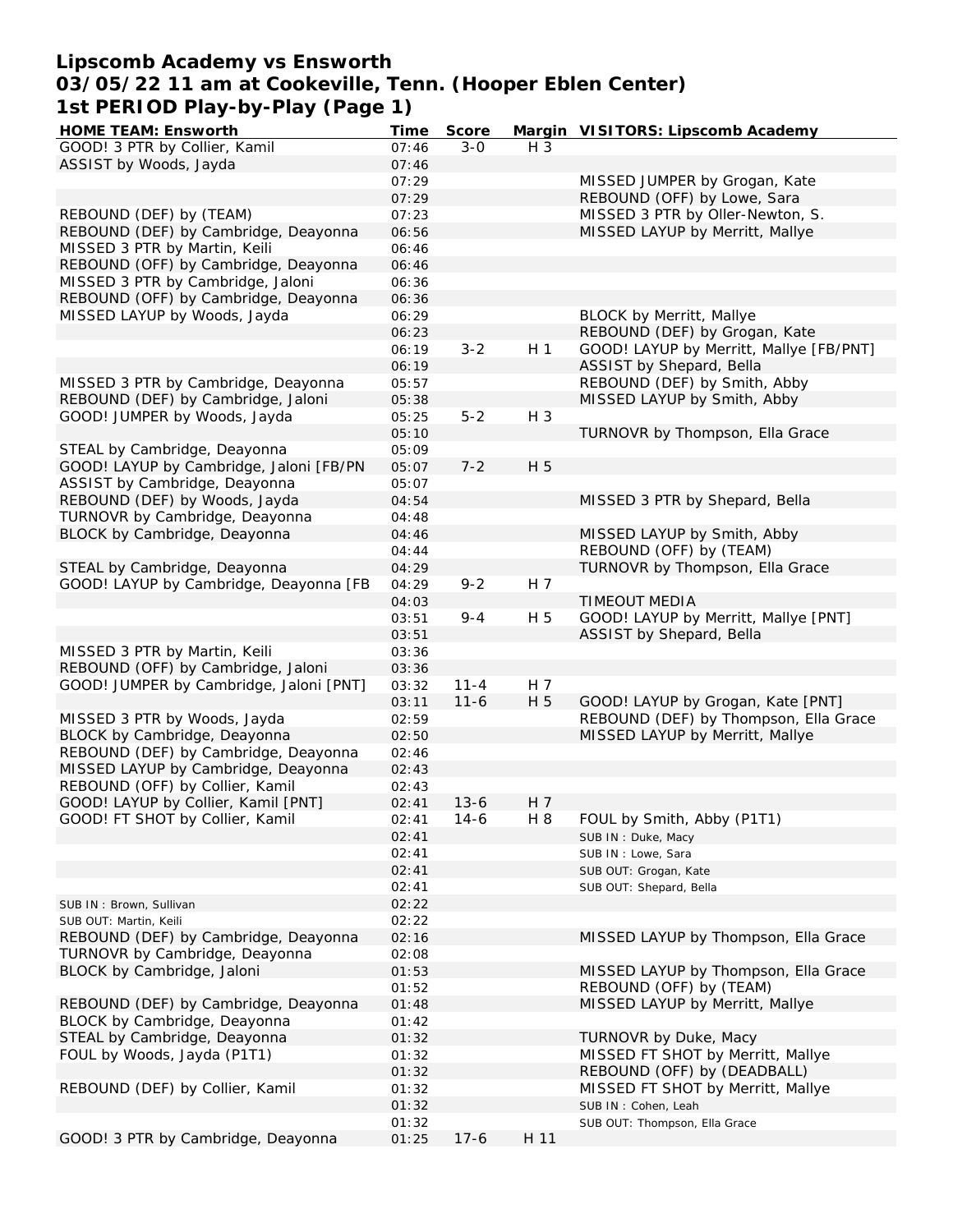# **Lipscomb Academy vs Ensworth 03/05/22 11 am at Cookeville, Tenn. (Hooper Eblen Center) 1st PERIOD Play-by-Play (Page 2)**

| HOME TEAM: Ensworth                      | Time  | Score  |      | Margin VISITORS: Lipscomb Academy |
|------------------------------------------|-------|--------|------|-----------------------------------|
| ASSIST by Woods, Jayda                   | 01:25 |        |      |                                   |
|                                          | 01:10 |        |      | TURNOVR by Lowe, Sara             |
| STEAL by Brown, Sullivan                 | 01:07 |        |      |                                   |
| MISSED LAYUP by Cambridge, Deayonna      | 01:04 |        |      |                                   |
| REBOUND (OFF) by Cambridge, Jaloni       | 01:04 |        |      |                                   |
| MISSED 3 PTR by Cambridge, Jaloni        | 00:58 |        |      | REBOUND (DEF) by Smith, Abby      |
|                                          | 00:50 |        |      | TURNOVR by Smith, Abby            |
| STEALVbybCollier, rKamilil               | 00:48 |        |      |                                   |
| BLOCK by Collier, Kamil                  | 00:46 |        |      | MISSED LAYUP by Smith, Abby       |
|                                          | 00:37 |        |      | REBOUND (OFF) by Smith, Abby      |
| BLOCK by Collier, Kamil                  | 00:23 |        |      | MISSED LAYUP by Lowe, Sara        |
| REBOUND (DEF) by Collier, Kamil          | 00:16 |        |      |                                   |
| GOOD! LAYUP by Cambridge, Jaloni [FB/PN] | 00:12 | $19-6$ | H 13 |                                   |
| ASSIST by Collier, Kamil                 | 00:12 |        |      |                                   |
| FOUL by Woods, Jayda (P2T2)              | 00:12 |        |      |                                   |
|                                          | 00:12 |        |      | TURNOVR by Duke, Macy             |
| MISSED LAYUP by Jamison, Noelle          | 00:06 |        |      | BLOCK by Oller-Newton, S.         |
|                                          | 00:02 |        |      | REBOUND (DEF) by Oller-Newton, S. |

Ensworth 19, Lipscomb Academy 6

|                                              | Off | 2nd | Fast |                         |
|----------------------------------------------|-----|-----|------|-------------------------|
| 1st period-only Paint T/O Chance Break Bench |     |     |      |                         |
| Lipscomb Academy 6 0 0 2 0                   |     |     |      | Score tied - 0 times.   |
| Ensworth 10                                  | 4 5 |     | 6 0  | Lead changed - 0 times. |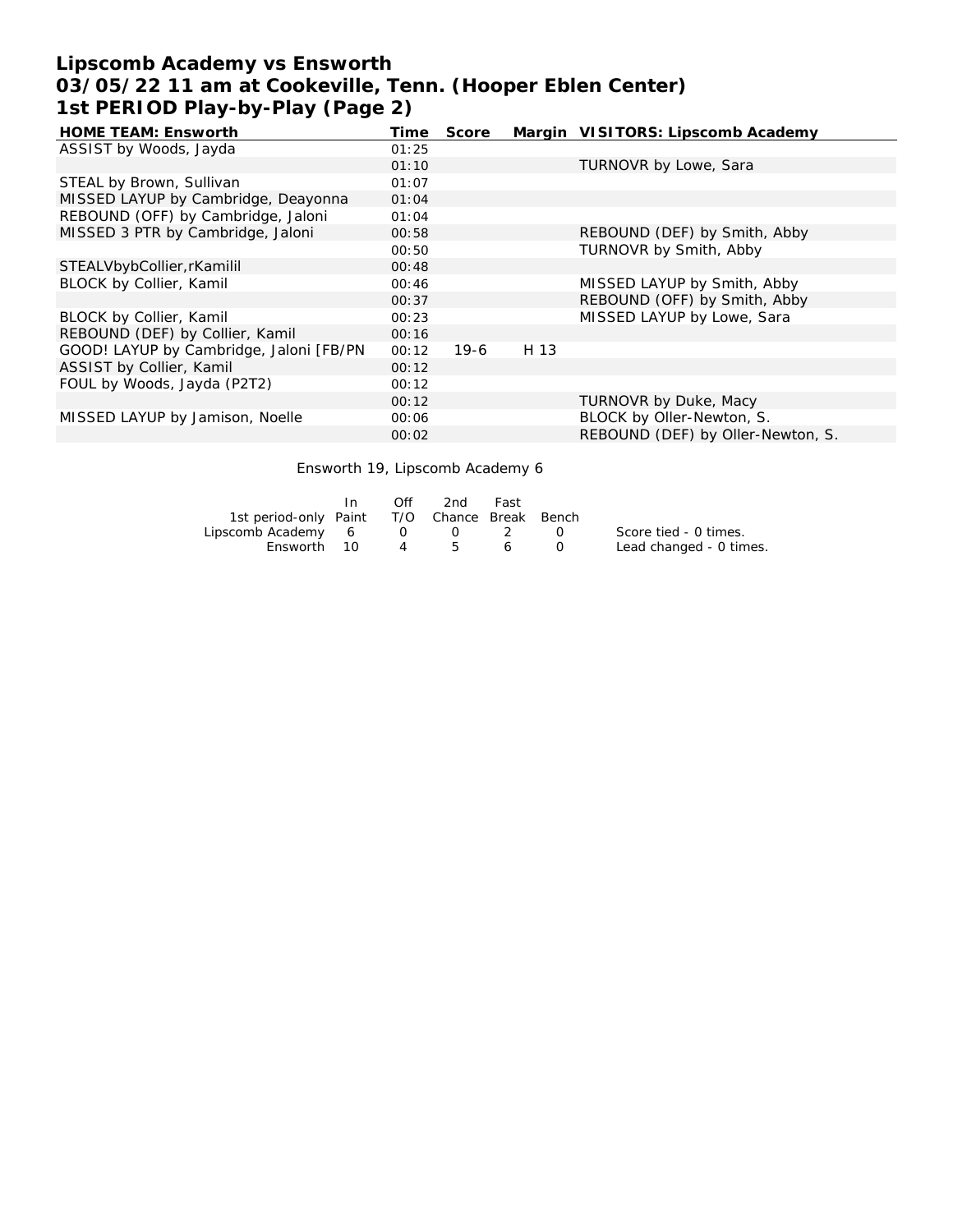# **Lipscomb Academy vs Ensworth**

**03/05/22 11 am at Cookeville, Tenn. (Hooper Eblen Center)**

**2nd PERIOD Play-by-Play (Page 1)**

| HOME TEAM: Ensworth                     | Time  | Score     |      | Margin VISITORS: Lipscomb Academy       |
|-----------------------------------------|-------|-----------|------|-----------------------------------------|
|                                         | 08:00 |           |      | SUB IN: Lowe, Sara                      |
|                                         | 08:00 |           |      | SUB IN: Cohen, Leah                     |
|                                         | 08:00 |           |      | SUB IN: Duke, Macy                      |
|                                         | 08:00 |           |      | SUB OUT: Smith, Abby                    |
|                                         | 08:00 |           |      | SUB OUT: Merritt, Mallye                |
|                                         | 08:00 |           |      | SUB OUT: Shepard, Bella                 |
|                                         | 07:43 | $19 - 8$  | H 11 | GOOD! LAYUP by Thompson, Ella Grace [PN |
| GOOD! JUMPER by Collier, Kamil          | 07:34 | $21 - 8$  | H 13 |                                         |
| ASSIST by Cambridge, Deayonna           | 07:34 |           |      |                                         |
|                                         |       | $21 - 10$ | H 11 |                                         |
|                                         | 07:15 |           |      | GOOD! LAYUP by Thompson, Ella Grace [PN |
| FOUL by Cambridge, Deayonna (P1T3)      | 07:14 |           |      | MISSED FT SHOT by Thompson, Ella Grace  |
|                                         | 07:14 |           |      | REBOUND (OFF) by Grogan, Kate           |
| FOUL by Cambridge, Jaloni (P1T4)        | 07:10 | $21 - 11$ | H 10 | GOOD! FT SHOT by Thompson, Ella Grace   |
|                                         | 07:10 | $21 - 12$ | H 9  | GOOD! FT SHOT by Thompson, Ella Grace   |
| GOOD! LAYUP by Cambridge, Deayonna [PN  | 06:52 | $23 - 12$ | H 11 |                                         |
|                                         | 06:33 |           |      | TURNOVR by Grogan, Kate                 |
|                                         | 06:33 |           |      | SUB IN: Shepard, Bella                  |
|                                         | 06:33 |           |      | SUB OUT: Cohen, Leah                    |
| MISSED 3 PTR by Woods, Jayda            | 06:23 |           |      | REBOUND (DEF) by Thompson, Ella Grace   |
|                                         | 06:14 | $23 - 15$ | H 8  | GOOD! 3 PTR by Shepard, Bella [FB/PNT]  |
|                                         | 06:14 |           |      | ASSIST by Thompson, Ella Grace          |
| GOOD! JUMPER by Collier, Kamil [PNT]    | 05:55 | $25 - 15$ | H 10 |                                         |
| ASSIST by Woods, Jayda                  | 05:55 |           |      |                                         |
|                                         | 05:25 | $25 - 18$ | H 7  | GOOD! 3 PTR by Grogan, Kate             |
| GOOD! 3 PTR by Martin, Keili            | 05:07 | $28 - 18$ | H 10 |                                         |
| ASSIST by Woods, Jayda                  | 05:07 |           |      |                                         |
|                                         | 05:00 |           |      | TURNOVR by Thompson, Ella Grace         |
| STEAL by Cambridge, Jaloni              | 04:56 |           |      |                                         |
|                                         |       |           | H 12 |                                         |
| GOOD! LAYUP by Cambridge, Deayonna [FB  | 04:54 | $30 - 18$ |      |                                         |
| ASSIST by Cambridge, Jaloni             | 04:54 |           |      |                                         |
| REBOUND (DEF) by Cambridge, Jaloni      | 04:45 |           |      | MISSED 3 PTR by Shepard, Bella          |
| GOOD! JUMPER by Cambridge, Jaloni [FB/P | 04:41 | $32 - 18$ | H 14 |                                         |
|                                         | 04:36 |           |      | TIMEOUT 30sec                           |
|                                         | 04:36 |           |      | SUB IN: Smith, Abby                     |
|                                         | 04:36 |           |      | SUB IN: Merritt, Mallye                 |
|                                         | 04:36 |           |      | SUB IN: Carman, Lilly                   |
|                                         | 04:36 |           |      | SUB OUT: Lowe, Sara                     |
|                                         | 04:36 |           |      | SUB OUT: Grogan, Kate                   |
|                                         | 04:36 |           |      | SUB OUT: Duke, Macy                     |
| BLOCK by Collier, Kamil                 | 04:28 |           |      | MISSED LAYUP by Shepard, Bella          |
| REBOUND (DEF) by Collier, Kamil         | 04:24 |           |      |                                         |
| GOOD! JUMPER by Cambridge, Jaloni [PNT] | 04:18 | $34 - 18$ | H 16 |                                         |
| STEAL by Woods, Jayda                   | 03:55 |           |      | TURNOVR by Thompson, Ella Grace         |
| TIMEOUT media                           | 03:55 |           |      |                                         |
| MISSED 3 PTR by Martin, Keili           | 03:41 |           |      | REBOUND (DEF) by Carman, Lilly          |
| FOUL by Martin, Keili (P1T5)            | 03:23 |           |      | MISSED FT SHOT by Merritt, Mallye       |
|                                         | 03:23 |           |      | REBOUND (OFF) by (DEADBALL)             |
|                                         |       | $34 - 19$ | H 15 |                                         |
|                                         | 03:23 |           |      | GOOD! FT SHOT by Merritt, Mallye        |
| GOOD! 3 PTR by Cambridge, Deayonna      | 03:13 | $37 - 19$ | H 18 |                                         |
| ASSIST by Woods, Jayda                  | 03:13 |           |      |                                         |
| FOUL by Cambridge, Deayonna (P2T6)      | 02:37 |           |      |                                         |
|                                         | 02:28 |           |      | TURNOVR by Shepard, Bella               |
| STEAL by Woods, Jayda                   | 02:26 |           |      |                                         |
|                                         | 02:26 |           |      | FOUL by Shepard, Bella (P1T2)           |
|                                         | 02:11 |           |      | FOUL by Carman, Lilly (P1T3)            |
|                                         | 02:11 |           |      | SUB IN : Grogan, Kate                   |
|                                         | 02:11 |           |      | SUB IN: Duke, Macy                      |
|                                         | 02:11 |           |      | SUB OUT: Shepard, Bella                 |
|                                         | 02:11 |           |      | SUB OUT: Carman, Lilly                  |
| MISSED 3 PTR by Cambridge, Deayonna     | 02:03 |           |      |                                         |
|                                         |       |           |      |                                         |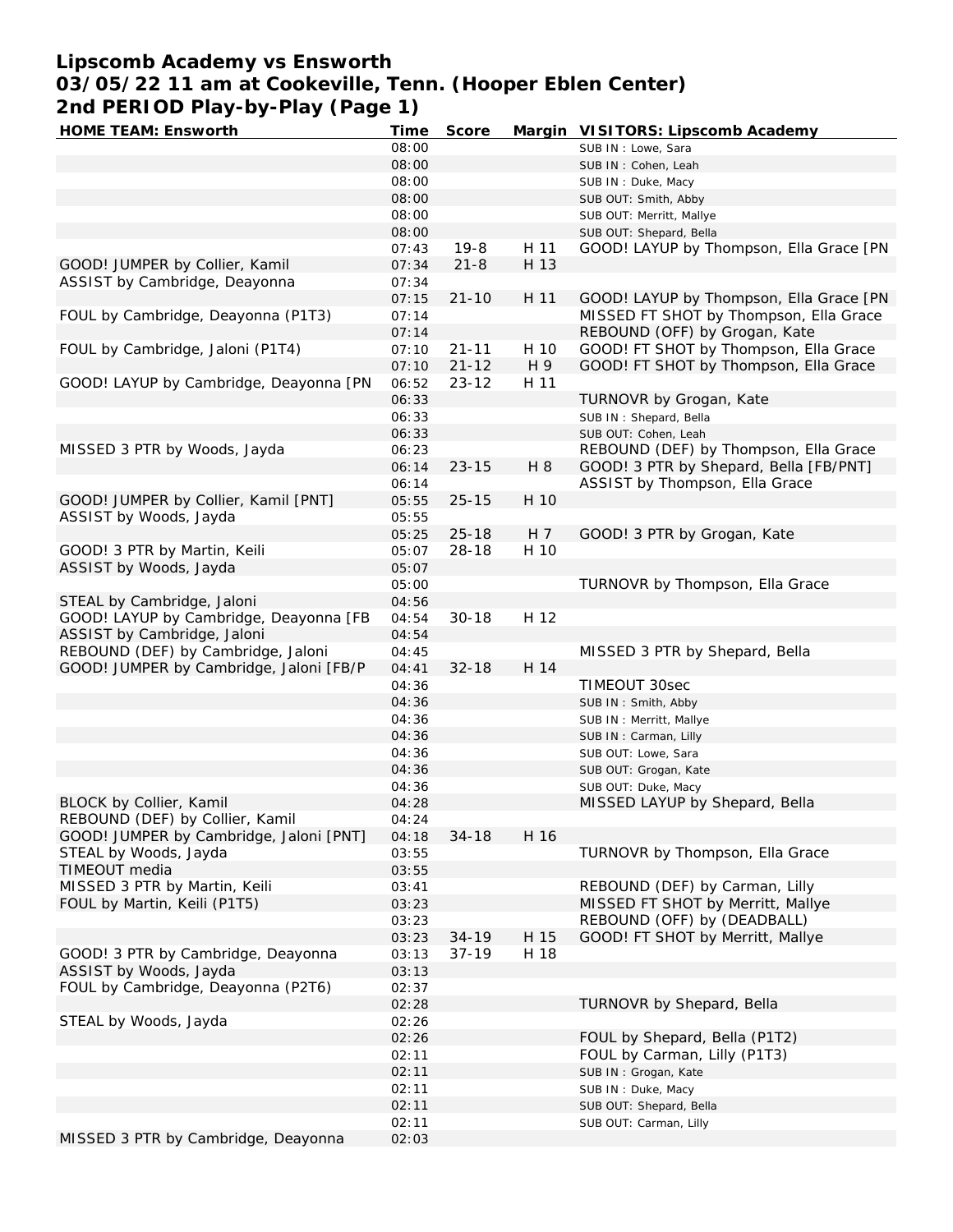# **Lipscomb Academy vs Ensworth 03/05/22 11 am at Cookeville, Tenn. (Hooper Eblen Center) 2nd PERIOD Play-by-Play (Page 2)**

| <b>HOME TEAM: Ensworth</b>          | Time  | Score     |      | Margin VISITORS: Lipscomb Academy     |
|-------------------------------------|-------|-----------|------|---------------------------------------|
|                                     | 02:03 |           |      | REBOUND (DEF) by Thompson, Ella Grace |
| REBOUND (DEF) by Woods, Jayda       | 01:51 |           |      | MISSED LAYUP by Duke, Macy            |
| MISSED LAYUP by Martin, Keili       | 01:44 |           |      |                                       |
| REBOUND (OFF) by Collier, Kamil     | 01:44 |           |      |                                       |
| GOOD! LAYUP by Collier, Kamil [PNT] | 01:38 | $39-19$   | H 20 |                                       |
| BLOCK by Collier, Kamil             | 01:16 |           |      | MISSED JUMPER by Smith, Abby          |
|                                     | 01:16 |           |      | REBOUND (OFF) by (TEAM)               |
| REBOUND (DEF) by Woods, Jayda       | 00:57 |           |      | MISSED LAYUP by Smith, Abby           |
| MISSED LAYUP by Woods, Jayda        | 00:50 |           |      | BLOCK by Grogan, Kate                 |
| REBOUND (OFF) by (TEAM)             | 00:50 |           |      |                                       |
|                                     | 00:50 |           |      | SUB IN: Cohen, Leah                   |
|                                     | 00:50 |           |      | SUB OUT: Thompson, Ella Grace         |
| MISSED JUMPER by Cambridge, Jaloni  | 00:45 |           |      |                                       |
| REBOUND (OFF) by Collier, Kamil     | 00:45 |           |      |                                       |
| MISSED JUMPER by Collier, Kamil     | 00:41 |           |      | REBOUND (DEF) by Cohen, Leah          |
| FOUL by Martin, Keili (P2T7)        | 00:30 |           |      | MISSED FT SHOT by Merritt, Mallye     |
|                                     | 00:30 |           |      | REBOUND (OFF) by (DEADBALL)           |
|                                     | 00:30 | $39 - 20$ | H 19 | GOOD! FT SHOT by Merritt, Mallye      |
|                                     | 00:30 |           |      | SUB IN: Lowe, Sara                    |
|                                     | 00:30 |           |      | SUB OUT: Smith, Abby                  |
| MISSED LAYUP by Cambridge, Jaloni   | 00:02 |           |      | REBOUND (DEF) by Lowe, Sara           |

Ensworth 39, Lipscomb Academy 20

|                                              | Off | 2nd | Fast |                               |                         |
|----------------------------------------------|-----|-----|------|-------------------------------|-------------------------|
| 2nd period-only Paint T/O Chance Break Bench |     |     |      |                               |                         |
| Lipscomb Academy 7 0 2 3                     |     |     |      | $\mathbf{O}$ and $\mathbf{O}$ | Score tied - 0 times.   |
| Ensworth 12                                  |     | 2 2 | 4    |                               | Lead changed - 0 times. |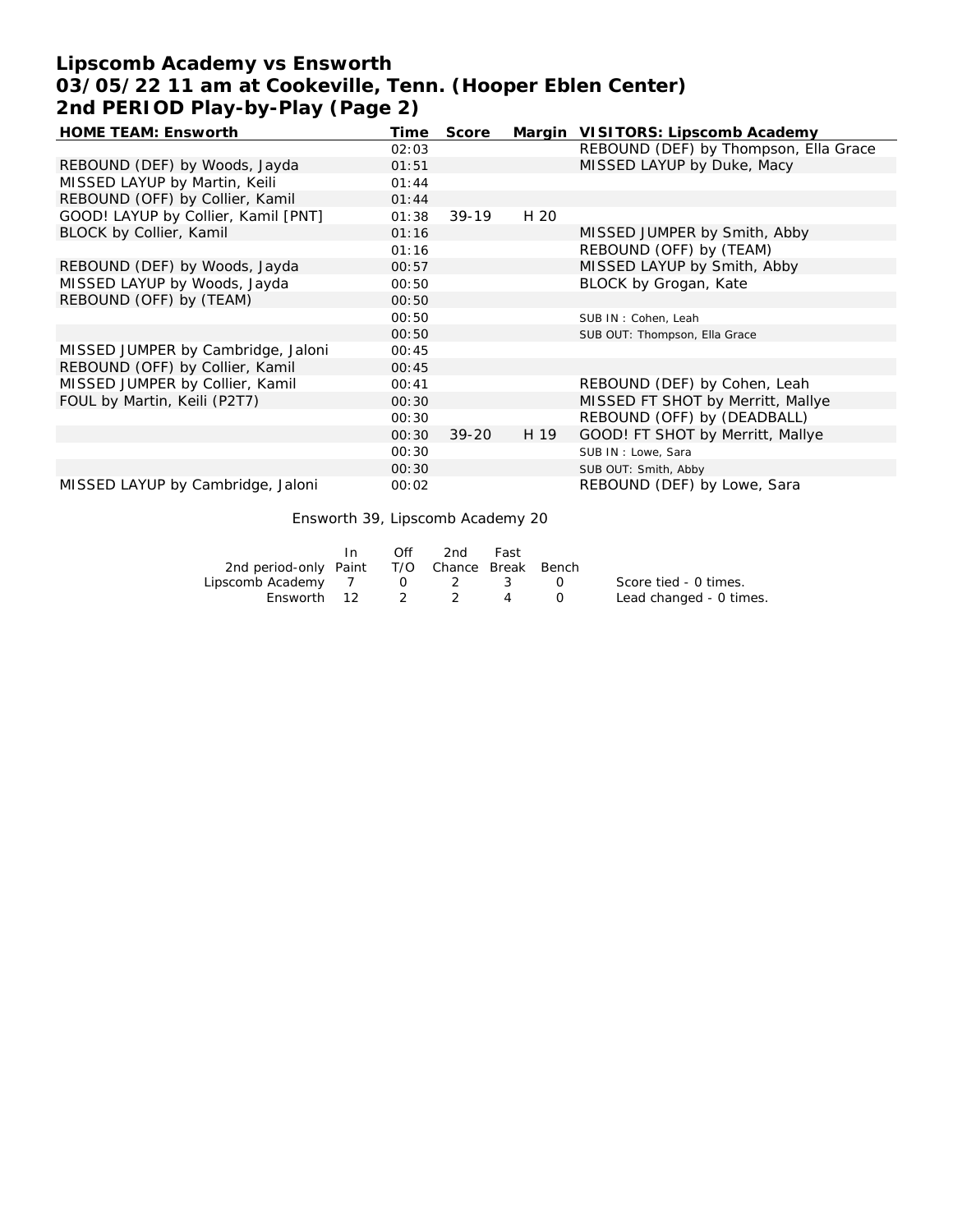# **Lipscomb Academy vs Ensworth**

**03/05/22 11 am at Cookeville, Tenn. (Hooper Eblen Center) 3rd PERIOD Play-by-Play (Page 1)**

| HOME TEAM: Ensworth                                                   | Time           | Score     |      | Margin VISITORS: Lipscomb Academy                                        |
|-----------------------------------------------------------------------|----------------|-----------|------|--------------------------------------------------------------------------|
|                                                                       | 07:23          |           |      | FOUL by Grogan, Kate (P1T1)                                              |
| MISSED JUMPER by Woods, Jayda                                         | 07:11          |           |      | REBOUND (DEF) by (TEAM)                                                  |
|                                                                       | 06:59          |           |      | MISSED LAYUP by Thompson, Ella Grace                                     |
|                                                                       | 06:59          |           |      | REBOUND (OFF) by Grogan, Kate                                            |
|                                                                       | 06:55          |           |      | MISSED LAYUP by Grogan, Kate                                             |
|                                                                       | 06:55          |           |      | REBOUND (OFF) by Smith, Abby                                             |
| BLOCK by Cambridge, Deayonna                                          | 06:47          |           |      | MISSED JUMPER by Merritt, Mallye                                         |
| REBOUND (DEF) by Collier, Kamil                                       | 06:42          |           |      |                                                                          |
| GOOD! 3 PTR by Cambridge, Deayonna [FB/                               | 06:37          | 42-20     | H 22 |                                                                          |
| REBOUND (DEF) by Cambridge, Jaloni                                    | 06:20          |           |      | MISSED 3 PTR by Shepard, Bella                                           |
| MISSED LAYUP by Cambridge, Jaloni                                     | 06:13          |           |      |                                                                          |
| REBOUND (OFF) by Cambridge, Deayonna                                  | 06:13          |           |      |                                                                          |
| GOOD! LAYUP by Cambridge, Jaloni [PNT]                                | 06:07          | $44 - 20$ | H 24 |                                                                          |
| ASSIST by Cambridge, Deayonna                                         | 06:07          |           |      |                                                                          |
| FOUL by Martin, Keili (P3T1)                                          | 05:51          | $44 - 21$ | H 23 | GOOD! FT SHOT by Grogan, Kate                                            |
|                                                                       | 05:51          |           |      | MISSED FT SHOT by Grogan, Kate                                           |
|                                                                       | 05:51          |           |      | REBOUND (OFF) by Merritt, Mallye                                         |
| SUB IN: Brown, Sullivan                                               | 05:51          |           |      |                                                                          |
| SUB OUT: Martin, Keili                                                | 05:51          |           |      |                                                                          |
| REBOUND (DEF) by Cambridge, Jaloni                                    | 05:47          |           |      | MISSED 3 PTR by Grogan, Kate                                             |
| MISSED 3 PTR by Cambridge, Deayonna                                   | 05:39          |           |      | REBOUND (DEF) by Grogan, Kate                                            |
| STEAL by Cambridge, Deayonna                                          | 05:34          |           |      | TURNOVR by Grogan, Kate                                                  |
|                                                                       | 05:34          |           |      | FOUL by Thompson, Ella Grace (P1T2)                                      |
| MISSED JUMPER by Woods, Jayda<br>REBOUND (DEF) by Cambridge, Deayonna | 05:31          |           |      | REBOUND (DEF) by Thompson, Ella Grace<br>MISSED LAYUP by Merritt, Mallye |
| MISSED LAYUP by Cambridge, Jaloni                                     | 05:24<br>05:16 |           |      | REBOUND (DEF) by Smith, Abby                                             |
| REBOUND (DEF) by (TEAM)                                               | 05:08          |           |      | MISSED LAYUP by Merritt, Mallye                                          |
| GOOD! LAYUP by Collier, Kamil [PNT]                                   | 04:49          | $46 - 21$ | H 25 |                                                                          |
| ASSIST by Woods, Jayda                                                | 04:49          |           |      |                                                                          |
|                                                                       | 04:37          |           |      | MISSED 3 PTR by Shepard, Bella                                           |
|                                                                       | 04:37          |           |      | REBOUND (OFF) by Smith, Abby                                             |
| BLOCK by Collier, Kamil                                               | 04:31          |           |      | MISSED LAYUP by Smith, Abby                                              |
|                                                                       | 04:31          |           |      | REBOUND (OFF) by Smith, Abby                                             |
|                                                                       | 04:31          | $46 - 23$ | H 23 | GOOD! LAYUP by Smith, Abby [PNT]                                         |
| FOUL by Cambridge, Jaloni (P2T2)                                      | 04:31          | $46 - 24$ | H 22 | GOOD! FT SHOT by Smith, Abby                                             |
|                                                                       | 04:31          |           |      | <b>TIMEOUT TEAM</b>                                                      |
| SUB IN : Martin, Keili                                                | 04:31          |           |      | SUB IN: Lowe, Sara                                                       |
| SUB OUT: Brown, Sullivan                                              | 04:31          |           |      | SUB OUT: Smith, Abby                                                     |
| GOOD! 3 PTR by Cambridge, Jaloni                                      | 04:20          | 49-24     | H 25 |                                                                          |
| ASSIST by Collier, Kamil                                              | 04:20          |           |      |                                                                          |
|                                                                       | 04:04          | 49-26     | H 23 | GOOD! LAYUP by Thompson, Ella Grace [PN                                  |
| MISSED JUMPER by Woods, Jayda                                         | 03:50          |           |      |                                                                          |
| REBOUND (OFF) by Collier, Kamil                                       | 03:50          |           |      |                                                                          |
| MISSED 3 PTR by Martin, Keili                                         | 03:45          |           |      | REBOUND (DEF) by (TEAM)                                                  |
|                                                                       | 03:44          |           |      | TIMEOUT MEDIA                                                            |
|                                                                       | 03:35          |           |      | TURNOVR by (TEAM)                                                        |
| MISSED 3 PTR by Cambridge, Jaloni                                     | 03:27          |           |      |                                                                          |
| REBOUND (OFF) by (TEAM)                                               | 03:27          |           |      |                                                                          |
| MISSED JUMPER by Cambridge, Deayonna                                  | 03:25          |           |      | REBOUND (DEF) by Lowe, Sara                                              |
|                                                                       | 03:00          | 49-28     | H 21 | GOOD! LAYUP by Merritt, Mallye [PNT]                                     |
| MISSED LAYUP by Cambridge, Deayonna                                   | 02:52          |           |      | REBOUND (DEF) by Lowe, Sara                                              |
| FOUL by Cambridge, Deayonna (P3T3)                                    | 02:45          |           |      |                                                                          |
|                                                                       | 02:45          |           |      | SUB IN: Duke, Macy                                                       |
|                                                                       | 02:45          |           |      | SUB OUT: Shepard, Bella                                                  |
|                                                                       | 02:28          | 49-30     | H 19 | GOOD! LAYUP by Duke, Macy [PNT]                                          |
|                                                                       | 02:28          |           |      | ASSIST by Grogan, Kate                                                   |
|                                                                       | 01:59          |           |      | FOUL by Duke, Macy (P1T3)                                                |
|                                                                       | 01:59          |           |      | SUB IN: Smith, Abby                                                      |
|                                                                       | 01:59          |           |      | SUB OUT: Grogan, Kate                                                    |
| TURNOVR by Collier, Kamil                                             | 01:56          |           |      |                                                                          |
|                                                                       |                |           |      |                                                                          |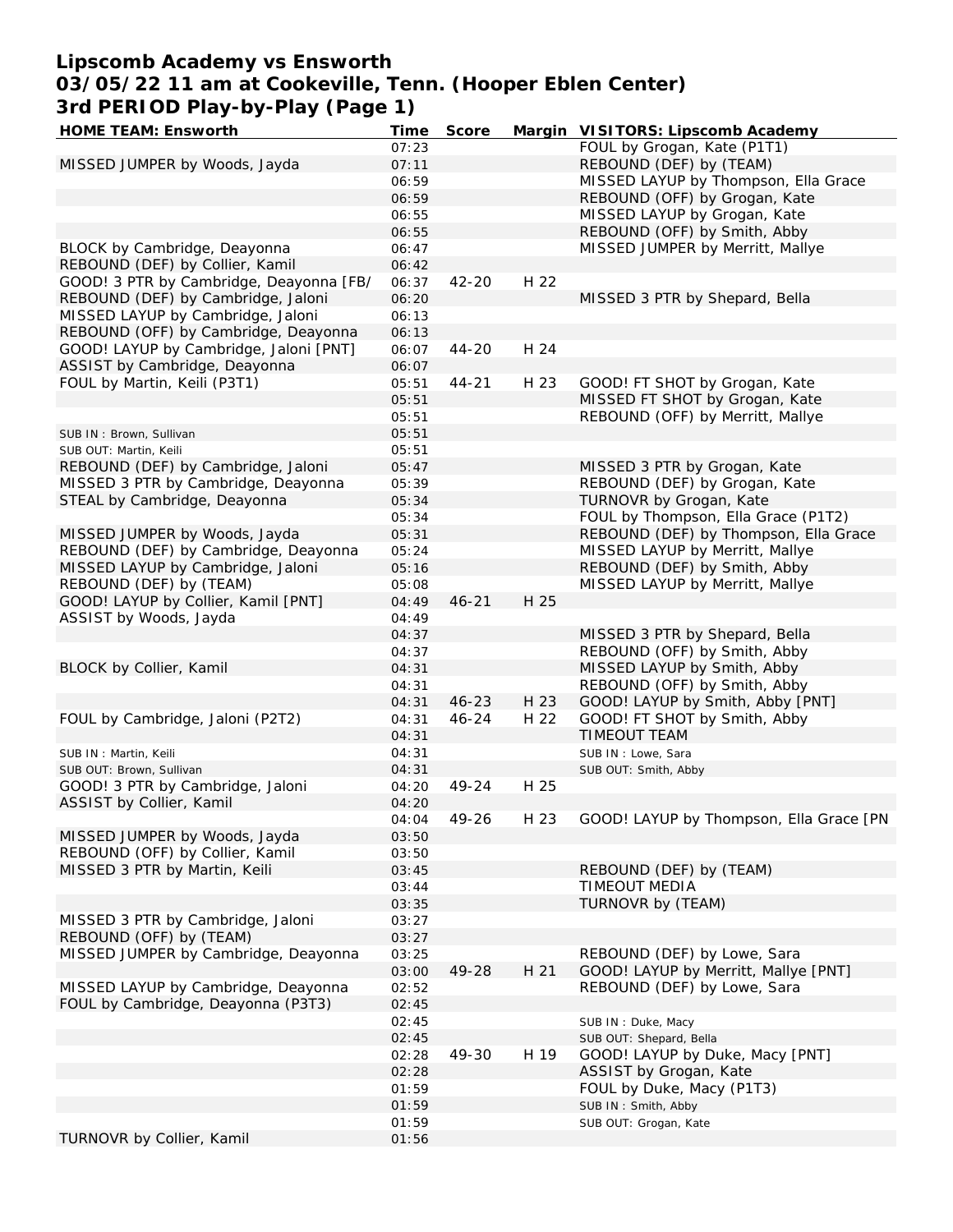# **Lipscomb Academy vs Ensworth 03/05/22 11 am at Cookeville, Tenn. (Hooper Eblen Center) 3rd PERIOD Play-by-Play (Page 2)**

| HOME TEAM: Ensworth                     | Time  | Score     |      | Margin VISITORS: Lipscomb Academy    |
|-----------------------------------------|-------|-----------|------|--------------------------------------|
|                                         | 01:53 |           |      | STEAL by Thompson, Ella Grace        |
| REBOUND (DEF) by Collier, Kamil         | 01:40 |           |      | MISSED LAYUP by Thompson, Ella Grace |
| GOOD! LAYUP by Cambridge, Jaloni [FB/PN | 01:30 | $51 - 30$ | H 21 |                                      |
|                                         | 01:16 | $51 - 33$ | H 18 | GOOD! 3 PTR by Duke, Macy            |
|                                         | 01:16 |           |      | ASSIST by Thompson, Ella Grace       |
| GOOD! LAYUP by Cambridge, Deayonna [FB  | 01:11 | $53 - 33$ | H 20 |                                      |
|                                         | 01:00 |           |      | TURNOVR by Thompson, Ella Grace      |
| STEAL by Cambridge, Jaloni              | 00:59 |           |      |                                      |
| GOOD! LAYUP by Cambridge, Jaloni [FB/PN | 00:56 | $55 - 33$ | H 22 |                                      |
| TIMEOUT 30sec                           | 00:54 |           |      |                                      |
| SUB IN: Brown, Sullivan                 | 00:54 |           |      | SUB IN: Carman, Lilly                |
| SUB OUT: Cambridge, Jaloni              | 00:54 |           |      | SUB IN: Cohen, Leah                  |
|                                         | 00:54 |           |      | SUB OUT: Lowe, Sara                  |
|                                         | 00:54 |           |      | SUB OUT: Thompson, Ella Grace        |
| FOUL by Woods, Jayda (P3T4)             | 00:37 |           |      |                                      |
|                                         | 00:35 |           |      | MISSEDDLAYUP)byySmith, nAbbylly      |
|                                         | 00:34 |           |      | FOUL by Carman, Lilly (P2T4)         |
|                                         | 00:32 |           |      | TURNOVR by Duke, Macy                |
| MISSED JUMPER by Cambridge, Deayonna    | 00:04 |           |      |                                      |
| REBOUND (OFF) by Cambridge, Deayonna    | 00:04 |           |      |                                      |
| GOOD! JUMPER by Cambridge, Deayonna     | 00:00 | 57-33     | H 24 |                                      |

Ensworth 57, Lipscomb Academy 33

|                                              | In. | Off | 2nd -   | Fast |                         |
|----------------------------------------------|-----|-----|---------|------|-------------------------|
| 3rd period-only Paint T/O Chance Break Bench |     |     |         |      |                         |
| Lipscomb Academy 8                           |     |     | 0 3 0 5 |      | Score tied - 0 times.   |
| Ensworth 13                                  |     |     | 4 4     |      | Lead changed - 0 times. |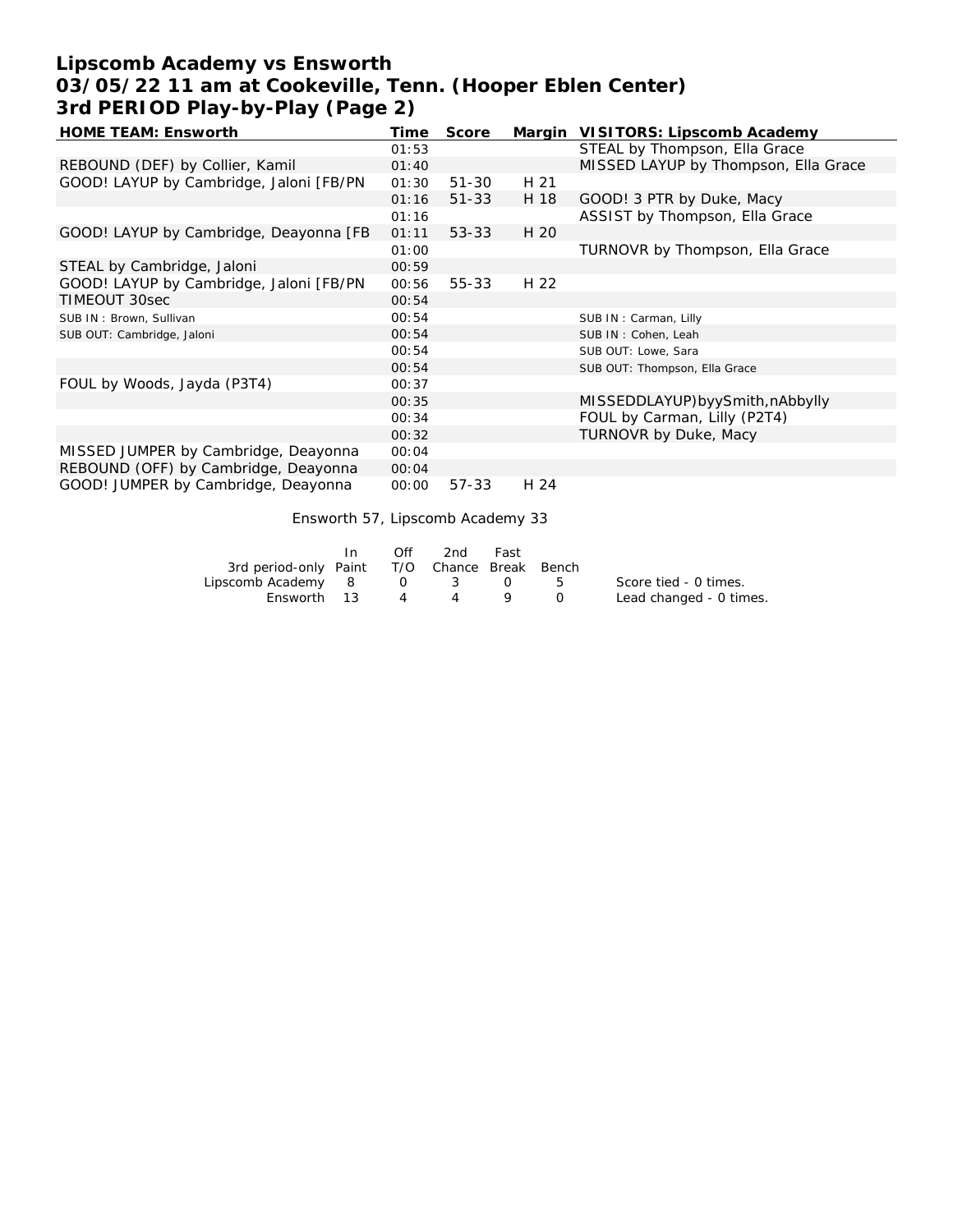# **Lipscomb Academy vs Ensworth**

**03/05/22 11 am at Cookeville, Tenn. (Hooper Eblen Center) 4th PERIOD Play-by-Play (Page 1)**

| HOME TEAM: Ensworth                    | Time  | Score     |      | Margin VISITORS: Lipscomb Academy       |
|----------------------------------------|-------|-----------|------|-----------------------------------------|
|                                        | 08:00 |           |      | SUB IN: Carman, Lilly                   |
|                                        | 08:00 |           |      | SUB IN: Cohen, Leah                     |
|                                        | 08:00 |           |      | SUB IN : Duke, Macy                     |
|                                        | 08:00 |           |      | SUB OUT: Grogan, Kate                   |
|                                        | 08:00 |           |      | SUB OUT: Thompson, Ella Grace           |
|                                        | 08:00 |           |      | SUB OUT: Shepard, Bella                 |
| GOOD! 3 PTR by Woods, Jayda            | 07:47 | 60-33     | H 27 |                                         |
| ASSIST by Cambridge, Jaloni            | 07:47 |           |      |                                         |
|                                        | 07:35 | 60-35     | H 25 | GOOD! LAYUP by Cohen, Leah [PNT]        |
| MISSED 3 PTR by Cambridge, Deayonna    | 07:25 |           |      | REBOUND (DEF) by Merritt, Mallye        |
|                                        | 07:15 | 60-37     | H 23 | GOOD! LAYUP by Merritt, Mallye [PNT]    |
| MISSED 3 PTR by Martin, Keili          | 06:47 |           |      |                                         |
| REBOUND (OFF) by (TEAM)                | 06:47 |           |      |                                         |
|                                        | 06:42 |           |      | SUB IN: Thompson, Ella Grace            |
|                                        | 06:42 |           |      | SUB OUT: Merritt, Mallye                |
| MISSED JUMPER by Collier, Kamil        | 06:35 |           |      | REBOUND (DEF) by Smith, Abby            |
| REBOUND (DEF) by Collier, Kamil        | 06:27 |           |      | MISSED LAYUP by Thompson, Ella Grace    |
| GOOD! LAYUP by Cambridge, Deayonna [FB | 06:20 | $62 - 37$ | H 25 |                                         |
| ASSIST by Collier, Kamil               |       |           |      |                                         |
|                                        | 06:20 |           |      |                                         |
| FOUL by Collier, Kamil (P1T5)          | 05:53 |           |      |                                         |
|                                        | 05:29 |           |      | TIMEOUT TEAM                            |
|                                        | 05:29 |           |      | SUB IN: Shepard, Bella                  |
|                                        | 05:29 |           |      | SUB IN: Lowe, Sara                      |
|                                        | 05:29 |           |      | SUB OUT: Carman, Lilly                  |
|                                        | 05:29 |           |      | SUB OUT: Cohen, Leah                    |
|                                        | 05:04 | 62-39     | H 23 | GOOD! LAYUP by Smith, Abby [PNT]        |
| GOOD! JUMPER by Collier, Kamil         | 04:43 | 64-39     | H 25 |                                         |
| REBOUND (DEF) by Cambridge, Jaloni     | 04:25 |           |      | MISSED 3 PTR by Shepard, Bella          |
|                                        | 04:15 |           |      | BLOCK by Lowe, Sara                     |
| MISSED LAYUP by Cambridge, Deayonna    | 04:15 |           |      | REBOUND (DEF) by Lowe, Sara             |
|                                        | 04:02 | $64 - 41$ | H 23 | GOOD! LAYUP by Thompson, Ella Grace [PN |
| MISSED FT SHOT by Woods, Jayda         | 03:41 |           |      | FOUL by Lowe, Sara (P1T5)               |
| REBOUND (OFF) by (DEADBALL)            | 03:41 |           |      |                                         |
| GOOD! FT SHOT by Woods, Jayda          | 03:41 | $65 - 41$ | H 24 |                                         |
| TIMEOUT media                          | 03:41 |           |      |                                         |
|                                        | 03:41 |           |      | SUB IN: Merritt, Mallye                 |
|                                        | 03:41 |           |      | SUB IN: Grogan, Kate                    |
|                                        | 03:41 |           |      | SUB OUT: Shepard, Bella                 |
|                                        | 03:27 | 65-44     | H 21 | GOOD! 3 PTR by Duke, Macy               |
|                                        | 03:27 |           |      | ASSIST by Smith, Abby                   |
| MISSED JUMPER by Martin, Keili         | 03:07 |           |      | REBOUND (DEF) by Smith, Abby            |
|                                        | 02:58 |           |      | TURNOVR by Lowe, Sara                   |
| MISSED LAYUP by Cambridge, Deayonna    | 02:47 |           |      |                                         |
| REBOUND (OFF) by Martin, Keili         | 02:47 |           |      |                                         |
| MISSED FT SHOT by Martin, Keili        | 02:45 |           |      | FOUL by Merritt, Mallye (P1T6)          |
| REBOUND (OFF) by (DEADBALL)            |       |           |      |                                         |
|                                        | 02:45 |           |      |                                         |
| GOOD! FT SHOT by Martin, Keili         | 02:45 | 66-44     | H 22 |                                         |
| FOUL by Cambridge, Deayonna (P4T6)     | 02:38 | 66-45     | H 21 | GOOD! FT SHOT by Merritt, Mallye        |
|                                        | 02:38 | 66-46     | H 20 | GOOD! FT SHOT by Merritt, Mallye        |
| MISSED LAYUP by Collier, Kamil         | 02:18 |           |      | BLOCK by Smith, Abby                    |
| REBOUND (OFF) by Cambridge, Deayonna   | 02:15 |           |      |                                         |
| GOOD! LAYUP by Woods, Jayda [PNT]      | 02:09 | 68-46     | H 22 |                                         |
| ASSIST by Cambridge, Deayonna          | 02:09 |           |      |                                         |
| FOUL by Woods, Jayda (P4T7)            | 02:01 |           |      | MISSED FT SHOT by Thompson, Ella Grace  |
|                                        | 02:01 |           |      | REBOUND (OFF) by (DEADBALL)             |
| REBOUND (DEF) by Woods, Jayda          | 02:01 |           |      | MISSED FT SHOT by Thompson, Ella Grace  |
| SUB IN: Burke, Brennan                 | 02:01 |           |      |                                         |
| SUB OUT: Cambridge, Jaloni             | 02:01 |           |      |                                         |
| MISSED JUMPER by Burke, Brennan        | 01:29 |           |      | REBOUND (DEF) by Lowe, Sara             |
| TIMEOUT TEAM                           | 01:22 |           |      |                                         |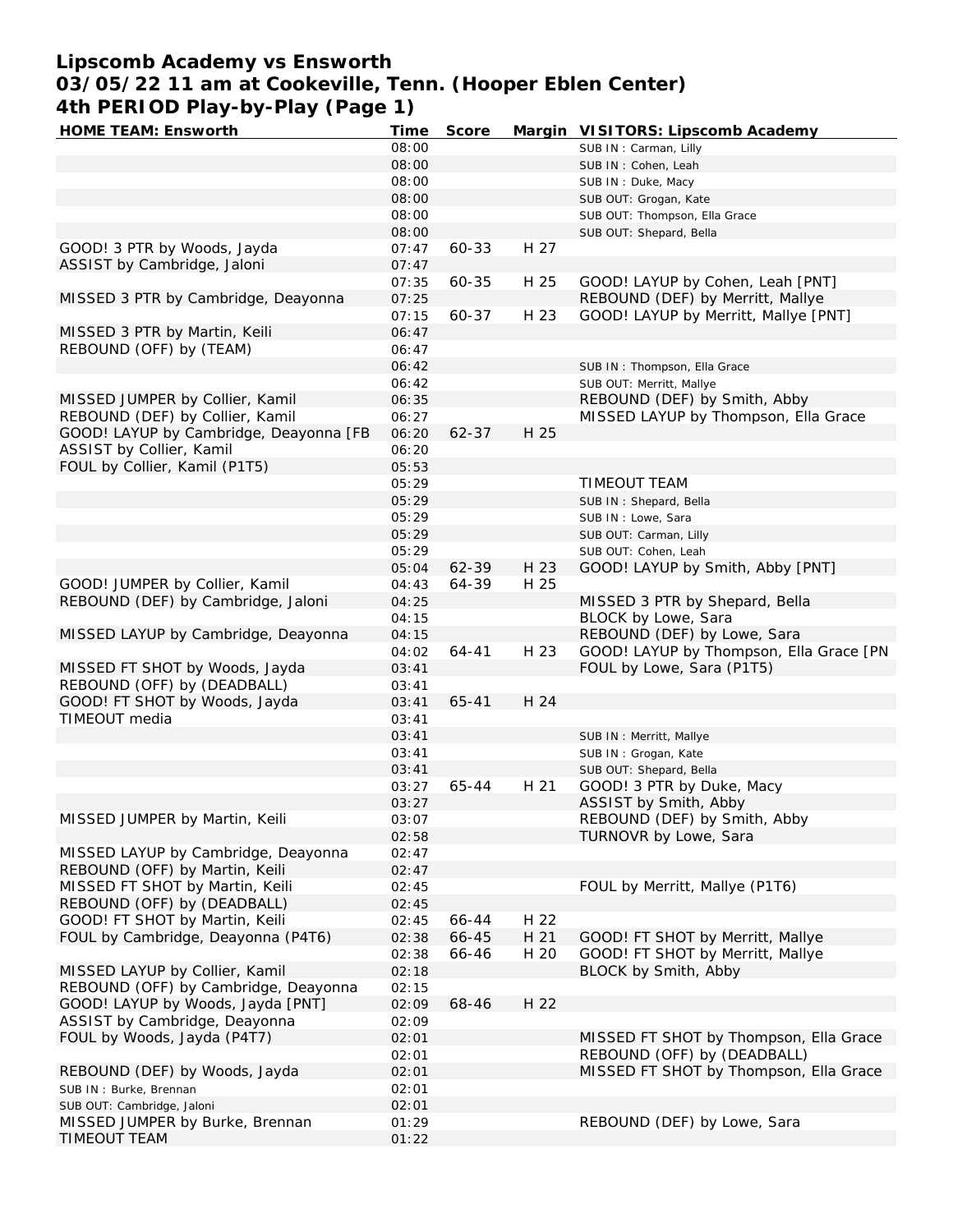# **Lipscomb Academy vs Ensworth 03/05/22 11 am at Cookeville, Tenn. (Hooper Eblen Center) 4th PERIOD Play-by-Play (Page 2)**

| HOME TEAM: Ensworth                  | Time  | Score |      | Margin VISITORS: Lipscomb Academy |
|--------------------------------------|-------|-------|------|-----------------------------------|
|                                      | 01:22 |       |      | SUB IN: Carman, Lilly             |
|                                      | 01:22 |       |      | SUB IN: McQuigg, Tillie           |
|                                      | 01:22 |       |      | SUB IN: Merritt, Maddyn           |
|                                      | 01:22 |       |      | SUB IN: Oller-Newton, S.          |
|                                      | 01:22 |       |      | SUB IN: Cohen, Leah               |
|                                      | 01:22 |       |      | SUB OUT: Smith, Abby              |
|                                      | 01:22 |       |      | SUB OUT: Merritt, Mallye          |
|                                      | 01:22 |       |      | SUB OUT: Lowe, Sara               |
|                                      | 01:22 |       |      | SUB OUT: Thompson, Ella Grace     |
|                                      | 01:22 |       |      | SUB OUT: Duke, Macy               |
| BLOCK by Cambridge, Deayonna         | 01:11 |       |      | MISSED 3 PTR by McQuigg, Tillie   |
|                                      | 01:11 |       |      | REBOUND (OFF) by (TEAM)           |
| REBOUND (DEF) by Woods, Jayda        | 01:08 |       |      | MISSED 3 PTR by Merritt, Maddyn   |
| GOOD! JUMPER by Burke, Brennan       | 00:51 | 70-46 | H 24 |                                   |
| ASSIST by Cambridge, Deayonna        | 00:51 |       |      |                                   |
| REBOUND (DEF) by Cambridge, Deayonna | 00:40 |       |      | MISSED LAYUP by Merritt, Maddyn   |

# Ensworth 70, Lipscomb Academy 46

|                                              | In. | $\bigcap$ ff     | 2nd | Fast |         |                         |
|----------------------------------------------|-----|------------------|-----|------|---------|-------------------------|
| 4th period-only Paint T/O Chance Break Bench |     |                  |     |      |         |                         |
| Lipscomb Academy 8                           |     | $\overline{0}$ 0 |     |      | $5 - 5$ | Score tied - 0 times.   |
| Ensworth 4 1 3                               |     |                  |     |      |         | Lead changed - 0 times. |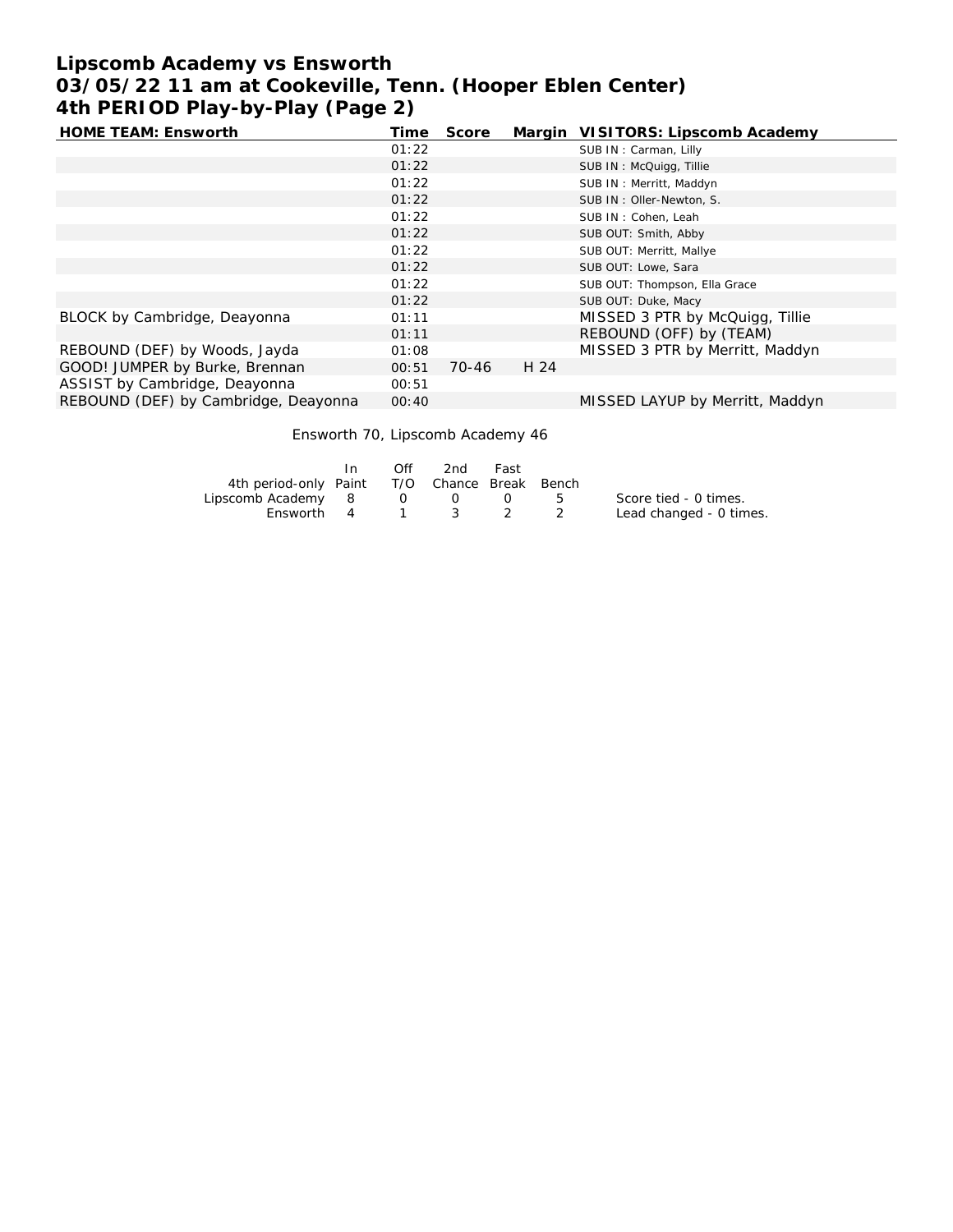### **Official Basketball Box Score -- 1st Period-Only Lipscomb Academy vs Ensworth 03/05/22 11 am at Cookeville, Tenn. (Hooper Eblen Center)**

**Lipscomb Academy 6 • 21-12**

|    |                                                                                        |         | Total    | 3-Ptr         |         | Rebounds       |                |                |           |                |                |          |                |          |                      |
|----|----------------------------------------------------------------------------------------|---------|----------|---------------|---------|----------------|----------------|----------------|-----------|----------------|----------------|----------|----------------|----------|----------------------|
| ## | Player                                                                                 |         |          | FG-FGA FG-FGA | FT-FTA  | Off Def Tot    |                |                | <b>PF</b> | <b>TP</b>      | A              | TO       | Blk            | Stll     | Min                  |
| 03 | Thompson, Ella Grace                                                                   | $\star$ | $0 - 2$  | $0 - 0$       | $0 - 0$ | 0              |                |                | 0         | O              | 0              | 2        | 0              | O        | 6                    |
| 12 | Shepard, Bella                                                                         | $\star$ | $0 - 1$  | $O - 1$       | $0 - 0$ | $\overline{O}$ | $\overline{O}$ | 0              | $\Omega$  | $\overline{O}$ | 2              | $\Omega$ | $\Omega$       | 0        | 5                    |
| 20 | Merritt, Mallye                                                                        | $\star$ | $2 - 5$  | $0-0$         | $0 - 2$ | $\overline{O}$ | $\mathbf{O}$   | $\overline{O}$ | O         | 4              | $\Omega$       | 0        | 1              | 0        | 8                    |
| 23 | Grogan, Kate                                                                           | $\star$ | $1 - 2$  | $0-0$         | $0-0$   | $\overline{O}$ |                | 1              | 0         | $\overline{2}$ | $\overline{O}$ | $\Omega$ | $\Omega$       | 0        | 5                    |
| 32 | Smith, Abby                                                                            | $\star$ | $0 - 3$  | $0-0$         | $O-O$   | $\mathbf{1}$   | 2              | 3              |           | 0              | $\mathcal{O}$  |          | $\Omega$       | 0        | 8                    |
| 05 | Duke, Macy                                                                             |         | $0 - 0$  | $O-O$         | $O-O$   | $\overline{O}$ | $\overline{O}$ | $\overline{O}$ | $\Omega$  | $\overline{O}$ | $\Omega$       | 2        | $\Omega$       | 0        | 2                    |
| 15 | Cohen, Leah                                                                            |         | $0-0$    | $O-O$         | $O-O$   | $\overline{O}$ | $\mathbf{O}$   | $\mathbf{O}$   | 0         | 0              | $\Omega$       | 0        | $\Omega$       | 0        |                      |
| 22 | Oller-Newton, S.                                                                       |         | $0 - 1$  | $0 - 1$       | $O-O$   | $\overline{O}$ |                | 1              | $\Omega$  | $\Omega$       | $\Omega$       | $\Omega$ |                | 0        |                      |
| 33 | Lowe, Sara                                                                             |         | $0 - 1$  | $0-0$         | $0-0$   | 1              | $\Omega$       | 1              | $\Omega$  | $\Omega$       | $\Omega$       |          | $\Omega$       | 0        | 2                    |
|    | Team                                                                                   |         |          |               |         | 2              | $\overline{O}$ | 2              |           |                |                |          |                |          |                      |
|    | <b>Totals</b>                                                                          |         | $3 - 15$ | $0 - 2$       | $0 - 2$ | 4              | 5              | 9              |           | 6              | $\mathcal{P}$  | 6        | $\overline{2}$ | $\Omega$ |                      |
|    | FG $%$ :<br>$3 - 15$<br>20.0%<br>3FG %:<br>0.0%<br>$0 - 2$<br>FT %:<br>$0 - 2$<br>0.0% |         |          |               |         |                |                |                |           |                |                |          |                |          | Deadball<br>Rebounds |

#### **Ensworth 19 • 26-4**

|    |                                                                                       |         | Total    | 3-Ptr                |         | Rebounds    |               |                |           |     |                |                  |               |          |                                  |
|----|---------------------------------------------------------------------------------------|---------|----------|----------------------|---------|-------------|---------------|----------------|-----------|-----|----------------|------------------|---------------|----------|----------------------------------|
| ## | Player                                                                                |         |          | FG-FGA FG-FGA FT-FTA |         | Off Def Tot |               |                | <b>PF</b> | TPI | A              | TO.              | Blk           | Stll     | Min                              |
| 03 | Cambridge, Deayonna                                                                   | $\star$ | $2 - 5$  | $1 - 2$              | $0 - 0$ | 2           | 4             | 6              | Ω         | 5   |                | $\mathcal{P}$    | 3             | 3        | 8                                |
| 04 | Martin, Keili                                                                         | $\star$ | $0 - 2$  | $0 - 2$              | $0 - 0$ | $\Omega$    | $\Omega$      | 0              | $\Omega$  | 0   | O              | Ω                | $\Omega$      | $\Omega$ | 5                                |
| 05 | Woods, Jayda                                                                          | $\star$ | $1 - 3$  | $0 - 1$              | $0 - 0$ | 0           |               | 1              | 2         | 2   | $\overline{2}$ | O                | O             | O        | 8                                |
| 22 | Cambridge, Jaloni                                                                     | $\star$ | $3 - 5$  | $0 - 2$              | $0 - 0$ | 2           |               | 3 <sup>1</sup> | O         | 6   | $\Omega$       | $\left( \right)$ |               | 0        | 8                                |
| 33 | Collier, Kamil                                                                        | $\star$ | $2 - 2$  | $1 - 1$              | $1 - 1$ |             | $\mathcal{P}$ | 3              | 0         | 6   |                |                  | $\mathcal{P}$ |          | 8                                |
| 20 | Jamison, Noelle                                                                       |         | $0 - 1$  | $0 - 0$              | $0 - 0$ | $\Omega$    | $\Omega$      | $\overline{O}$ | O         | 0   | O              | $\Omega$         | $\Omega$      | 0        |                                  |
| 24 | Brown, Sullivan                                                                       |         | $0-0$    | $0-0$                | $0-0$   | 0           | O             | 0              | ∩         | Ω   | Ω              |                  | Ω             |          | ∍                                |
|    | Team                                                                                  |         |          |                      |         | $\Omega$    |               | 1              |           |     |                |                  |               |          |                                  |
|    | <b>Totals</b>                                                                         |         | $8 - 18$ | $2 - 8$              | 1-1     | 5           | 9             | 14             | 2         | 19  | 4              | 3                | 6             | 5        |                                  |
|    | $FG \%$ :<br>$8 - 18$<br>44.4%<br>3FG %:<br>$2 - 8$<br>25.0%<br>FT %:<br>100.0<br>1-1 |         |          |                      |         |             |               |                |           |     |                |                  |               |          | Deadball<br>Rebounds<br>$\Omega$ |

Officials: John Garrett, Matt Spraker, Matt Queener Technical fouls: Lipscomb Academy-None. Ensworth-None. Attendance: 2022 TSSAA Division II Class AA Girls Basketball Championship

All-tournament: Kennedy Cambridge, Ensworth; Abby Smith, Lipscomb Academy;

Kamil Collier, Ensworth; Jaloni Cambridge (MVP), Ensworth;

Ella Grace Thompson, Lipscomb Academy; Jayda Woods, Ensworth

| Score by periods  | 1st | 2nd | $3rd$   4th | $\tau$ otal |
|-------------------|-----|-----|-------------|-------------|
| ILipscomb Academy |     |     |             |             |
| <b>I Ensworth</b> |     |     |             |             |

Last FG - LIPSCOMB 1st-03:11, ENSWORTH 1st-00:12. Largest lead - LIPSCOMB None, ENSWORTH by 13 1st-00:12. LIPSCOMB led for 00:00. ENSWORTH led for 24:00. Game was tied for 00:00.

|                | In In | Off              | 2nd -                  | Fast          |  |
|----------------|-------|------------------|------------------------|---------------|--|
| Points         | Paint |                  | T/O Chance Break Bench |               |  |
| <b>LIPSCOM</b> | 6     | $\left( \right)$ | $\cup$                 | $\mathcal{L}$ |  |
| ENSWOR         | 10.   | 4                | Б.                     | Ь             |  |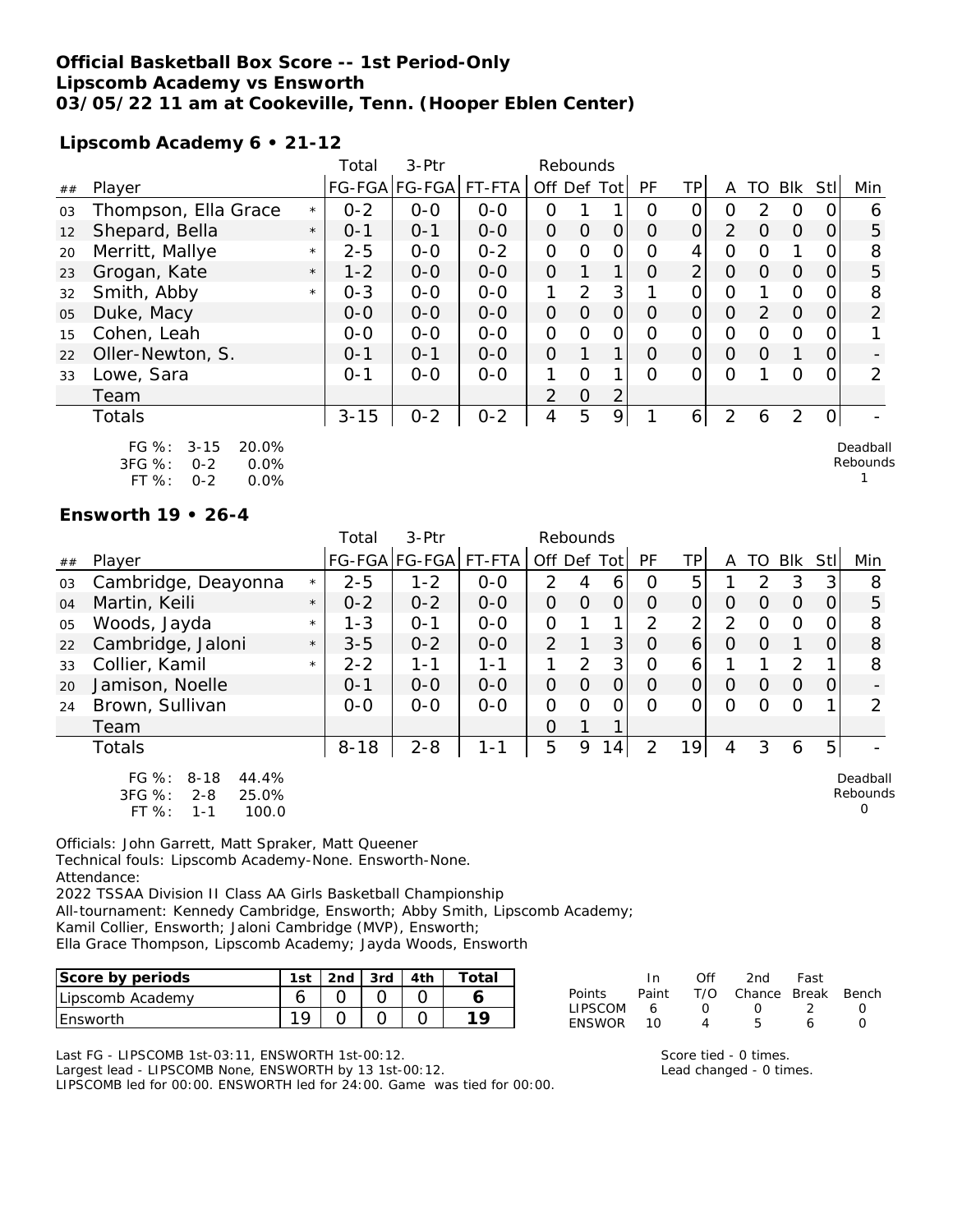### **Official Basketball Box Score -- 2nd Period-Only Lipscomb Academy vs Ensworth 03/05/22 11 am at Cookeville, Tenn. (Hooper Eblen Center)**

## **Lipscomb Academy 14 • 21-12**

|    |                                                                                          |         | Total   | 3-Ptr         |         | Rebounds       |                |                |                |                |                |               |          |                |                           |
|----|------------------------------------------------------------------------------------------|---------|---------|---------------|---------|----------------|----------------|----------------|----------------|----------------|----------------|---------------|----------|----------------|---------------------------|
| ## | Player                                                                                   |         |         | FG-FGA FG-FGA | FT-FTA  | Off Def Tot    |                |                | <b>PF</b>      | <b>TP</b>      | A              | <b>TO</b>     | Blk      | Stll           | Min                       |
| 03 | Thompson, Ella Grace                                                                     | $\star$ | $2 - 2$ | $0 - 0$       | $2 - 3$ | O              | 2              | 2              | O              | 6              |                | $\mathcal{P}$ | 0        | 0              |                           |
| 12 | Shepard, Bella                                                                           | $\star$ | $1 - 3$ | $1 - 2$       | $0-0$   | $\mathcal{O}$  | $\overline{O}$ | $\overline{O}$ |                | 3 <sup>1</sup> | $\overline{O}$ |               | $\Omega$ | 0              | 4                         |
| 20 | Merritt, Mallye                                                                          | $\star$ | $0 - 0$ | $O-O$         | $2 - 4$ | $\overline{O}$ | $\mathbf{O}$   | $\Omega$       | $\overline{O}$ | $\overline{2}$ | $\Omega$       | 0             | $\Omega$ | 0              |                           |
| 23 | Grogan, Kate                                                                             | $\star$ | $1 - 1$ | $1 - 1$       | $O - O$ | 1              | $\overline{O}$ | 1              | $\Omega$       | 3 <sup>1</sup> | $\Omega$       |               |          | 0              | 5                         |
| 32 | Smith, Abby                                                                              | $\star$ | $0 - 2$ | $0-0$         | $O-O$   | $\overline{O}$ | $\mathbf{O}$   | $\mathbf{O}$   | 0              | $\Omega$       | $\overline{O}$ | 0             | $\Omega$ | 0              | 4                         |
| 05 | Duke, Macy                                                                               |         | $0 - 1$ | $O-O$         | $O-O$   | $\overline{O}$ | $\overline{O}$ | $\overline{O}$ | $\Omega$       | $\Omega$       | $\Omega$       | $\Omega$      | $\Omega$ | 0              | 5                         |
| 15 | Cohen, Leah                                                                              |         | $0-0$   | $O-O$         | $0-0$   | $\overline{O}$ |                |                | $\overline{O}$ | 0              | $\Omega$       | $\Omega$      | $\Omega$ | 0              | 2                         |
| 24 | Carman, Lilly                                                                            |         | $0-0$   | $0-0$         | $O-O$   | $\overline{O}$ |                |                |                | $\Omega$       | $\overline{O}$ | $\Omega$      | $\Omega$ | $\Omega$       | $\overline{2}$            |
| 33 | Lowe, Sara                                                                               |         | $0-0$   | $0-0$         | $0-0$   | $\overline{O}$ |                |                | $\overline{O}$ | $\Omega$       | $\Omega$       | $\Omega$      | $\Omega$ | 0              | 3                         |
|    | Team                                                                                     |         |         |               |         | 1              | $\Omega$       |                |                |                |                |               |          |                |                           |
|    | <b>Totals</b>                                                                            |         | $4 - 9$ | $2 - 3$       | $4 - 7$ | 2              | 5              | $\overline{7}$ | 2              | 14             | 1              | 4             |          | $\overline{O}$ |                           |
|    | $FG \%$ :<br>44.4%<br>$4 - 9$<br>3FG %:<br>$2 - 3$<br>66.7%<br>FT %:<br>57.1%<br>$4 - 7$ |         |         |               |         |                |                |                |                |                |                |               |          |                | Deadball<br>Rebounds<br>2 |

#### **Ensworth 20 • 26-4**

|    |                                                                                        |         | Total    | 3-Ptr         |         | Rebounds      |   |    |           |     |   |    |               |                |                           |
|----|----------------------------------------------------------------------------------------|---------|----------|---------------|---------|---------------|---|----|-----------|-----|---|----|---------------|----------------|---------------------------|
| ## | Player                                                                                 |         |          | FG-FGA FG-FGA | FT-FTA  | Off Def Tot   |   |    | <b>PF</b> | TP. | A | TO | <b>Blk</b>    | Stll           | Min                       |
| 03 | Cambridge, Deayonna                                                                    | $\star$ | $3 - 4$  | $1 - 2$       | $0 - 0$ | 0             | O | Ő  | 2         |     |   |    | 0             |                | 8                         |
| 04 | Martin, Keili                                                                          | $\star$ | $1 - 3$  | $1 - 2$       | $0 - 0$ | 0             | O | 0  | 2         | 3   | O | O  | O             |                | 8                         |
| 05 | Woods, Jayda                                                                           | $\star$ | $0 - 2$  | $O - 1$       | $0 - 0$ | 0             | 2 | っ  | 0         |     | 3 |    | O             |                | 8                         |
| 22 | Cambridge, Jaloni                                                                      | $\star$ | $2 - 4$  | $0-0$         | $0-0$   | 0             |   | ┒  |           | 4   |   | O  | $\Omega$      |                | 8                         |
| 33 | Collier, Kamil                                                                         | $\star$ | $3 - 4$  | $0 - 0$       | $0 - 0$ | $\mathcal{P}$ |   | 3  | O         | 6   | Ω | Ω  | $\mathcal{P}$ |                | 8                         |
|    | Team                                                                                   |         |          |               |         |               | Ο | 1  |           |     |   |    |               |                |                           |
|    | <b>Totals</b>                                                                          |         | $9 - 17$ | $2 - 5$       | $0 - 0$ | 3             | 4 | 71 | 5         | 20  | 5 | 0  | 2             | 3 <sup>1</sup> |                           |
|    | FG $\%$ :<br>$9 - 17$<br>52.9%<br>3FG %:<br>$2 - 5$<br>40.0%<br>FT %:<br>0.0%<br>$O-O$ |         |          |               |         |               |   |    |           |     |   |    |               |                | Deadball<br>Rebounds<br>O |

Officials: John Garrett, Matt Spraker, Matt Queener Technical fouls: Lipscomb Academy-None. Ensworth-None. Attendance:

2022 TSSAA Division II Class AA Girls Basketball Championship All-tournament: Kennedy Cambridge, Ensworth; Abby Smith, Lipscomb Academy; Kamil Collier, Ensworth; Jaloni Cambridge (MVP), Ensworth; Ella Grace Thompson, Lipscomb Academy; Jayda Woods, Ensworth

| Score by periods | 1st | . 2nd ˈ | . 3rd I | 4th |  |
|------------------|-----|---------|---------|-----|--|
| Lipscomb Academy |     |         |         |     |  |
| <b>IEnsworth</b> |     |         |         |     |  |

| Points         | In.<br>Paint | Off        | 2nd -<br>T/O Chance Break Bench | Fast |  |
|----------------|--------------|------------|---------------------------------|------|--|
| <b>LIPSCOM</b> |              | $^{\circ}$ | $\mathcal{L}$                   | -3   |  |
| FNSWOR         | - 12         |            |                                 |      |  |
|                |              |            |                                 |      |  |

Last FG - LIPSCOMB 2nd-05:25, ENSWORTH 2nd-01:38. Largest lead - LIPSCOMB None, ENSWORTH by 20 2nd-01:38. LIPSCOMB led for 00:00. ENSWORTH led for 16:00. Game was tied for 00:00.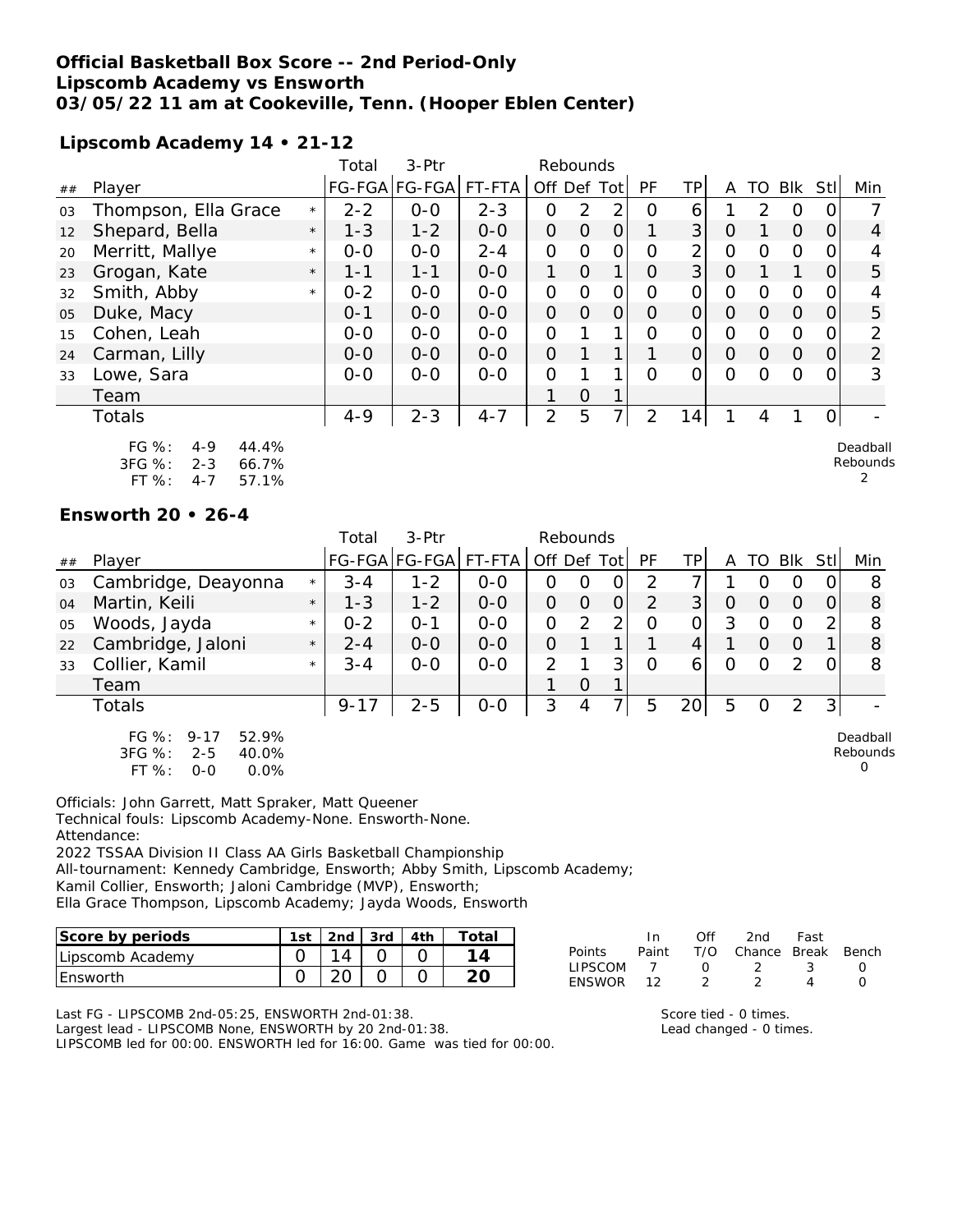## **Official Basketball Box Score -- 3rd Period-Only Lipscomb Academy vs Ensworth 03/05/22 11 am at Cookeville, Tenn. (Hooper Eblen Center)**

### **Lipscomb Academy 13 • 21-12**

|    |                                                                                          |         | Total    | 3-Ptr         |         | Rebounds       |                |                 |                |                |                |          |          |                |                           |
|----|------------------------------------------------------------------------------------------|---------|----------|---------------|---------|----------------|----------------|-----------------|----------------|----------------|----------------|----------|----------|----------------|---------------------------|
| ## | Player                                                                                   |         |          | FG-FGA FG-FGA | FT-FTA  | Off Def Tot    |                |                 | <b>PF</b>      | TP             | A              | TO       | Blk Stl  |                | Min                       |
| 03 | Thompson, Ella Grace                                                                     | $\star$ | $1 - 3$  | $O-O$         | $0-0$   | 0              |                |                 |                | 2              |                |          | O        |                |                           |
| 12 | Shepard, Bella                                                                           | $\star$ | $0 - 2$  | $0 - 2$       | $0-0$   | $\overline{O}$ | $\overline{O}$ | $\mathbf{O}$    | 0              | $\Omega$       | 0              | 0        | $\Omega$ | $\overline{O}$ | 5                         |
| 20 | Merritt, Mallye                                                                          | $\star$ | $1 - 4$  | $O-O$         | $0-0$   | 1              | O              |                 | Ω              | $\overline{2}$ | $\Omega$       | $\Omega$ | $\Omega$ | 0              | 8                         |
| 23 | Grogan, Kate                                                                             | $\star$ | $0 - 2$  | $0 - 1$       | $1 - 2$ | 1              | $\mathbf{1}$   | $\overline{2}$  |                | 1.             |                |          | $\Omega$ | $\overline{O}$ | 6                         |
| 32 | Smith, Abby                                                                              | $\star$ | $1 - 3$  | $O-O$         | $1 - 1$ | 3              |                | 4               | $\overline{O}$ | 3              | $\overline{O}$ | $\Omega$ | $\Omega$ | 0              | 5                         |
| 05 | Duke, Macy                                                                               |         | $2 - 2$  | $1 - 1$       | $O-O$   | $\overline{O}$ | $\overline{O}$ | $\overline{O}$  |                | 5 <sup>1</sup> | $\overline{O}$ |          | $\Omega$ | $\Omega$       | 2                         |
| 15 | Cohen, Leah                                                                              |         | $0 - 0$  | $O-O$         | $O-O$   | $\overline{O}$ | $\Omega$       | $\mathbf{O}$    | O              | $\Omega$       | $\Omega$       | $\Omega$ | $\Omega$ | $\Omega$       | $O+$                      |
| 24 | Carman, Lilly                                                                            |         | $0 - 0$  | $O-O$         | $O-O$   | $\overline{O}$ | 1              | 1               |                | $\Omega$       | $\Omega$       | $\Omega$ | $\Omega$ | $\Omega$       | $0+$                      |
| 33 | Lowe, Sara                                                                               |         | $O-O$    | $O-O$         | $O-O$   | $\overline{O}$ | $\overline{2}$ | $\overline{2}$  | $\Omega$       | $\Omega$       | $\Omega$       | $\Omega$ | $\Omega$ | 0              | 3                         |
|    | Team                                                                                     |         |          |               |         | $\mathbf 0$    | $\overline{2}$ | 2               |                |                |                |          |          |                |                           |
|    | Totals                                                                                   |         | $5 - 16$ | $1 - 4$       | $2 - 3$ | 5              | 8              | 13 <sup>1</sup> | 4              | 13             | 2              | 4        | O        | 1              |                           |
|    | FG $%$ :<br>$5 - 16$<br>31.3%<br>3FG %:<br>25.0%<br>$1 - 4$<br>FT %:<br>$2 - 3$<br>66.7% |         |          |               |         |                |                |                 |                |                |                |          |          |                | Deadball<br>Rebounds<br>O |

### **Ensworth 18 • 26-4**

|    |                                                                                          |         | Total    | 3-Ptr<br>Rebounds    |         |                |                |                 |           |                |          |          |            |                |                                  |
|----|------------------------------------------------------------------------------------------|---------|----------|----------------------|---------|----------------|----------------|-----------------|-----------|----------------|----------|----------|------------|----------------|----------------------------------|
| ## | Player                                                                                   |         |          | FG-FGA FG-FGA FT-FTA |         | Off Def Tot    |                |                 | <b>PF</b> | TPI            | A        |          | TO BIK StI |                | Min                              |
| 03 | Cambridge, Deayonna                                                                      | $\star$ | $3 - 7$  | $1 - 2$              | $0-0$   | 2              |                | 3               |           | ⇁              |          |          |            |                | 8                                |
| 04 | Martin, Keili                                                                            | $\star$ | $O - 1$  | $O - 1$              | $0 - 0$ | $\Omega$       | $\Omega$       | $\overline{O}$  |           | 0              | O        | $\Omega$ | $\Omega$   | 0              | 6                                |
| 05 | Woods, Jayda                                                                             | $\star$ | $0 - 3$  | $0 - 0$              | $0 - 0$ | 0              | O              | 0               |           | ΩI             |          | 0        | $\Omega$   | $\Omega$       | 8                                |
| 22 | Cambridge, Jaloni                                                                        | $\star$ | $4 - 7$  | $1 - 2$              | $0 - 0$ | $\overline{O}$ | $\overline{2}$ | $\overline{2}$  |           | 9              | $\Omega$ | $\Omega$ | $\Omega$   |                |                                  |
| 33 | Collier, Kamil                                                                           | $\star$ | 1-1      | $0 - 0$              | $0 - 0$ |                | $\overline{2}$ | 3               | 0         | $\overline{2}$ |          |          |            | O              | 8                                |
| 24 | Brown, Sullivan                                                                          |         | $0 - 0$  | $0 - 0$              | $0-0$   | 0              | O              | Ω               | O         | 0              | Ω        | O        | $\Omega$   | 0              | 2                                |
|    | Team                                                                                     |         |          |                      |         |                |                | 2               |           |                |          |          |            |                |                                  |
|    | <b>Totals</b>                                                                            |         | $8 - 19$ | $2 - 5$              | $0-0$   | 4              | 6              | 10 <sup>1</sup> | 4         | 18             | 3        |          | 2          | $\overline{2}$ |                                  |
|    | $FG \%$ :<br>42.1%<br>$8 - 19$<br>3FG %:<br>$2 - 5$<br>40.0%<br>FT %:<br>0.0%<br>$O - O$ |         |          |                      |         |                |                |                 |           |                |          |          |            |                | Deadball<br>Rebounds<br>$\Omega$ |

Officials: John Garrett, Matt Spraker, Matt Queener Technical fouls: Lipscomb Academy-None. Ensworth-None. Attendance:

2022 TSSAA Division II Class AA Girls Basketball Championship All-tournament: Kennedy Cambridge, Ensworth; Abby Smith, Lipscomb Academy; Kamil Collier, Ensworth; Jaloni Cambridge (MVP), Ensworth;

Ella Grace Thompson, Lipscomb Academy; Jayda Woods, Ensworth

| Score by periods | 1st | .2nd | $3rd$ | ⊤ota⊫ |
|------------------|-----|------|-------|-------|
| Lipscomb Academy |     |      |       |       |
| <b>IEnsworth</b> |     |      |       |       |

Last FG - LIPSCOMB 3rd-01:16, ENSWORTH 3rd-00:00. Largest lead - LIPSCOMB None, ENSWORTH by 25 3rd-04:49. LIPSCOMB led for 00:00. ENSWORTH led for 08:00. Game was tied for 00:00.

|                | In In           | ∩ff              | 2nd                    | - Fast           |   |
|----------------|-----------------|------------------|------------------------|------------------|---|
| Points         | Paint           |                  | T/O Chance Break Bench |                  |   |
| <b>LIPSCOM</b> | - 8             | $\left( \right)$ | - 33 - 33              | $\left( \right)$ | h |
| <b>FNSWOR</b>  | $\overline{13}$ |                  |                        |                  |   |